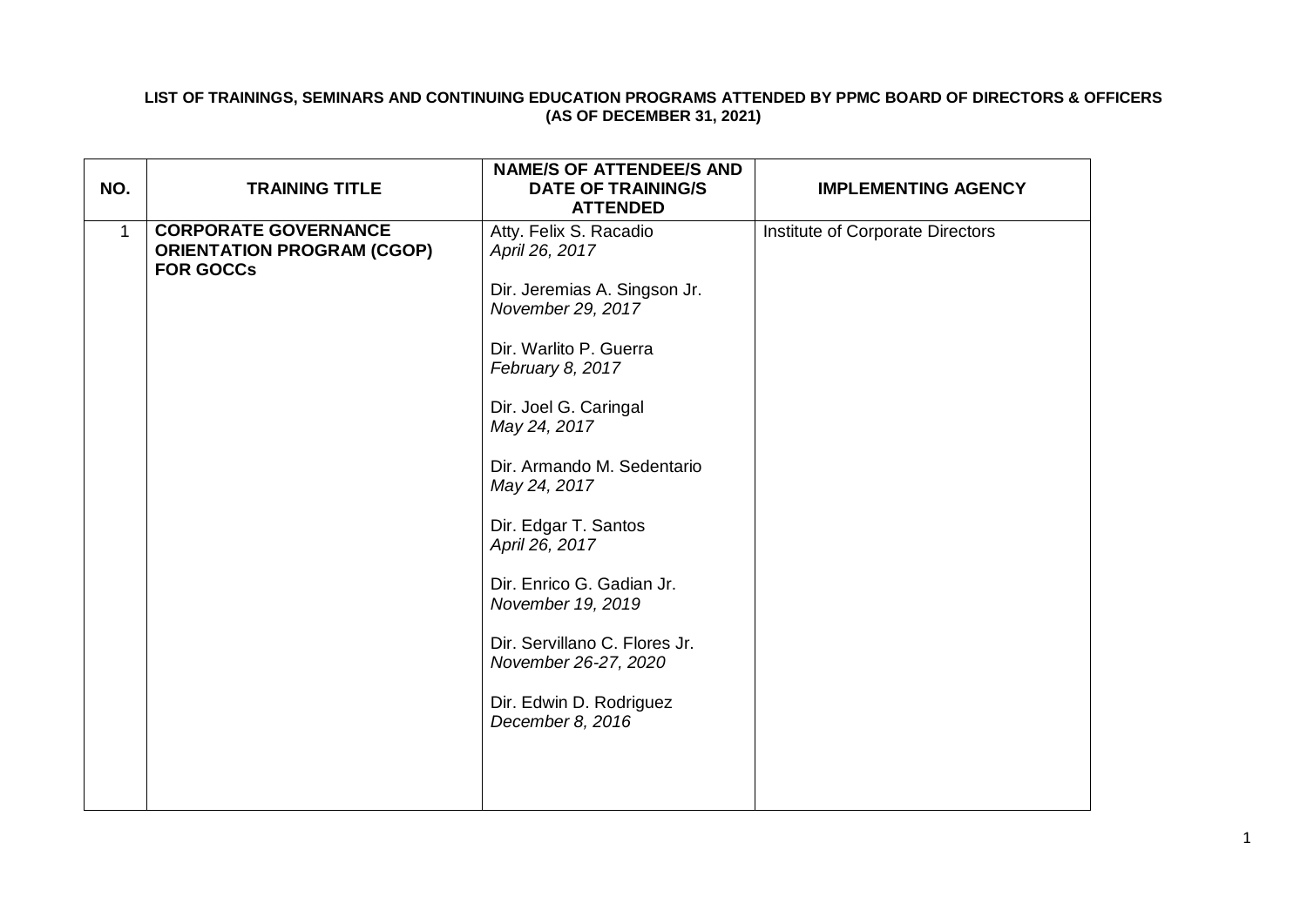| 2              | <b>CORPORATE GOVERNANCE</b><br><b>SCORECARD ORIENTATION</b>                               | Atty. Marlou P. Pacleb<br>December 12, 2016                                                                                                                                                                                                                              | Governance Commission for Government<br><b>Owned and Controlled Corporations</b> |
|----------------|-------------------------------------------------------------------------------------------|--------------------------------------------------------------------------------------------------------------------------------------------------------------------------------------------------------------------------------------------------------------------------|----------------------------------------------------------------------------------|
| 3              | <b>ENHANCING AUDIT COMMITTEE</b><br><b>EFFECTIVENESS (ESSENTIALS)</b>                     | Dir. Warlito P. Guerra<br>Dir. Edgar T. Santos<br>July 27, 2017                                                                                                                                                                                                          | Institute of Corporate Directors                                                 |
| 4              | <b>FINANCE FOR DIRECTORS</b>                                                              | Dir. Warlito P. Guerra<br>August 2017                                                                                                                                                                                                                                    | Institute of Corporate Directors                                                 |
| 5              | <b>LEADERSHIP AND MANAGEMENT</b><br><b>DEVELOPMENT PROGRAM (CPRO) -</b><br><b>BATCH 5</b> | Dir. Warlito P. Guerra<br><b>March 2017</b>                                                                                                                                                                                                                              | <b>CSC Civil Service Institute</b>                                               |
| 6              | <b>CYBERSECURITY: THE</b><br><b>INTERSECTION OF POLICY AND</b><br><b>TECHNOLOGY</b>       | Dir. Warlito P. Guerra<br>January 2021                                                                                                                                                                                                                                   | Harvard Kennedy School Executive<br>Education                                    |
| $\overline{7}$ | <b>INTRODUCTION TO PUBLIC POLICY</b>                                                      | Dir. Warlito P. Guerra<br>October 29, 2020                                                                                                                                                                                                                               | UP Center for Policy and Executive<br>Development                                |
| 8              | <b>WEBINAR ON CYBERSECURITY</b>                                                           | Atty. Felix S. Racadio<br>Dir. Jeremias A. Singson Jr.<br>Dir. Warlito P. Guerra<br>Dir. Joel G. Caringal<br>Dir. Armando M. Sedentario<br>Dir. Edgar T. Santos<br>Dir. Enrico G. Gadian Jr.<br>Dir. Servillano C. Flores Jr.<br>Dir. Edwin D. Rodriguez<br>May 21, 2021 | Poro Point Management Corporation<br>(PPMC)                                      |
| 9              | <b>CREATE LAW AND IRR BRIEFING</b><br><b>WITH FIRB</b>                                    | Atty. Felix S. Racadio<br>November 22, 2021                                                                                                                                                                                                                              | <b>BCDA and FIRB</b>                                                             |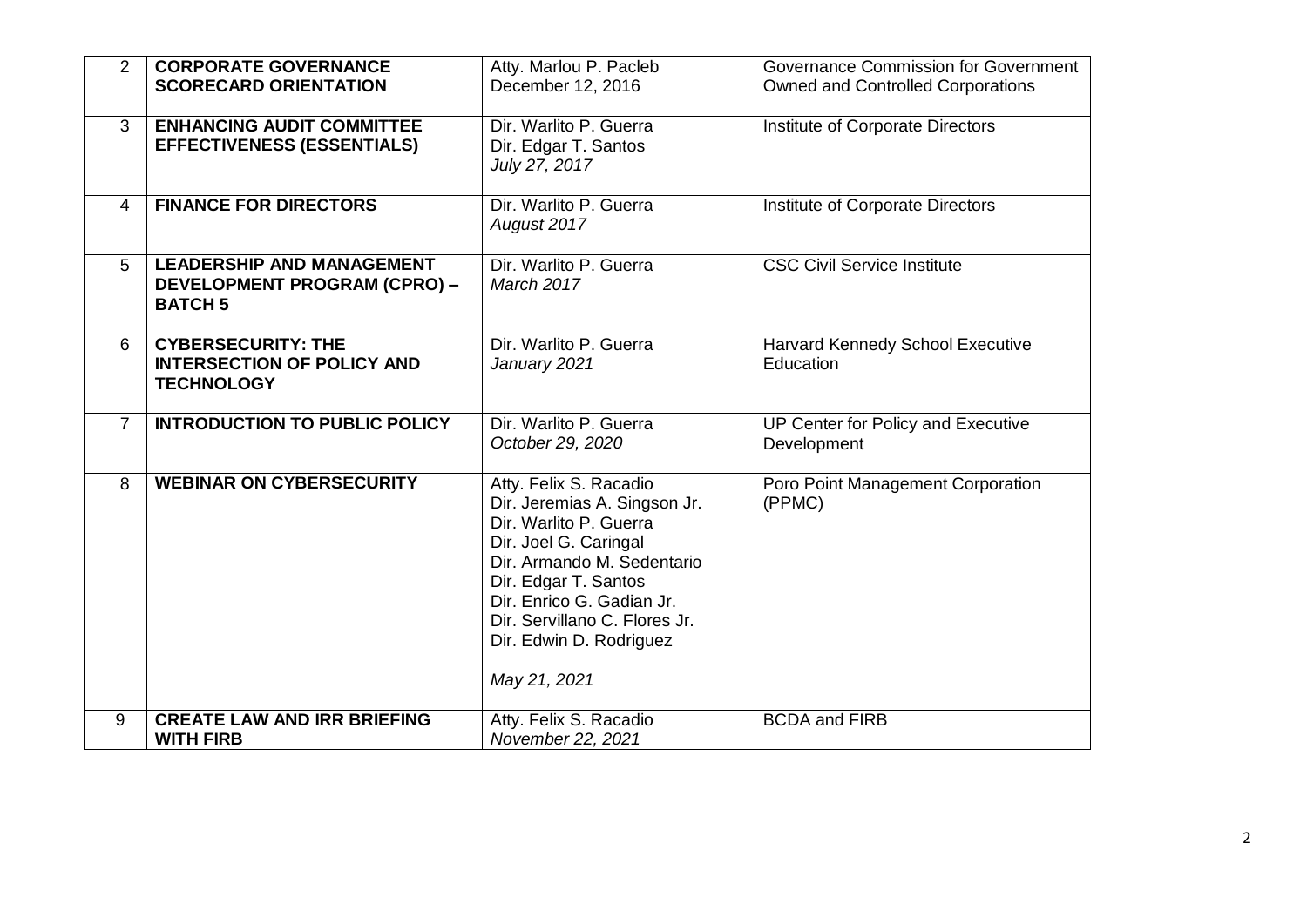| 10 | <b>BCDA BOARD OF DIRECTORS</b><br><b>TRANSFORMATION AND CORE</b><br><b>VALUES (TCV) PROGRAM</b><br><b>WORKSHOP SESSION</b> | Atty. Felix S. Racadio<br>October 26-27, 2021                                                     | <b>Bases Conversion and Development</b><br>Authority (BCDA)                |
|----|----------------------------------------------------------------------------------------------------------------------------|---------------------------------------------------------------------------------------------------|----------------------------------------------------------------------------|
| 11 | <b>ORIENTATION ON PPMC'S</b><br><b>PERFORMANCE SCORECARD</b>                                                               | All PPMC Employees including<br>Dir. Joel G. Caringal<br>Atty. Marlou P. Pacleb<br>March 29, 2021 | Poro Point Management Corporation                                          |
| 12 | <b>WEBINAR ON ALTERNATIVE DISPUTE</b><br><b>RESOLUTION</b>                                                                 | Atty. Felix S. Racadio<br>Atty. Marlou P. Pacleb<br>April 30, 2021                                | Office for Alternative Dispute Resolution<br>(OADR)                        |
| 13 | <b>EPISODE 7 AND 8 OF THE</b><br><b>ALTERNATIVE DISPUTE RESOLUTION</b><br>(ADR) WEBINAR SERIES                             | Atty. Marlou P. Pacleb<br>June 29, 2021                                                           | Department of Justice                                                      |
| 14 | DELIBERATION ON HOUSE BILL NO.<br>8669 (RA 7227 AMENDMENTS)                                                                | Atty. Felix S. Racadio<br>March 3, 2021                                                           | House of Representatives - Special<br><b>Committee on Bases Conversion</b> |
| 15 | <b>ISO 14001:2015 AWARENESS</b><br><b>TRAINING</b>                                                                         | PPMC Employees including Atty.<br>Marlou P. Pacleb<br>Dir. Joel G. Caringal<br>December 16, 2021  | <b>Macro Vision Consultancy</b>                                            |
| 16 | <b>SYNCHRONOUS MCLE ONLINE</b><br><b>SEMINAR</b>                                                                           | Atty. Marlou P. Pacleb<br>October 9, 16, 23 & 30, 2021                                            | Integrated Bar of the Philippines (IBP) -<br>Nueva Vizcaya Chapter         |
| 17 | <b>DATA PRIVACY AWARENESS AND</b><br><b>COMPLIANCE SEMINAR</b>                                                             | Atty. Marlou P. Pacleb<br>January 11-13, 2021                                                     | Yisrael Solutions and Training Center,<br>Inc.                             |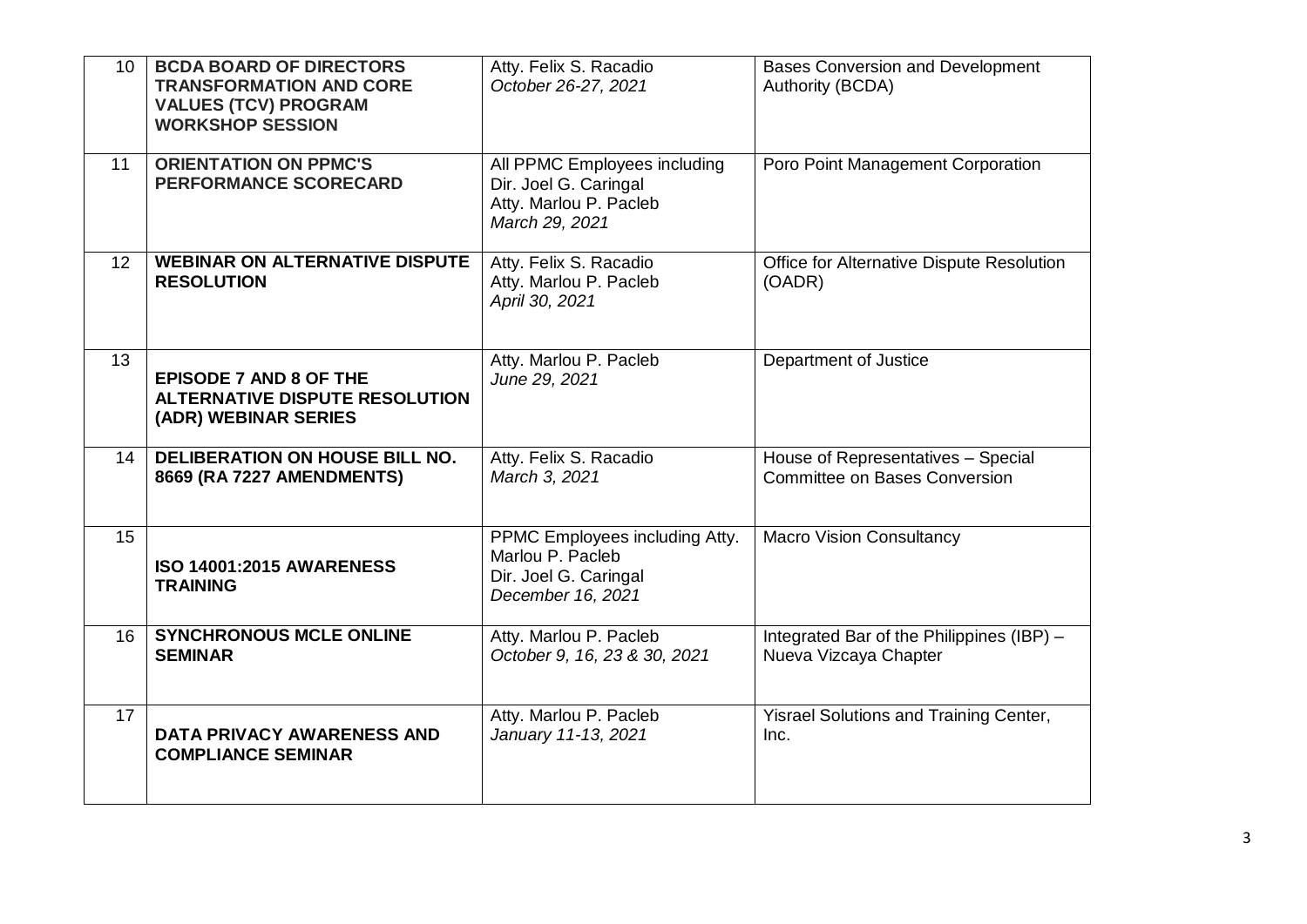| 18 | <b>TRAINING WORKSHOP ON DATA</b><br><b>PRIVACY ACT</b>                                                                                                                                                                                             | Atty. Marlou P. Pacleb<br>February 16, 2021                                                         | PPMC in coordination with National<br><b>Privacy Commission</b>                                                                                |
|----|----------------------------------------------------------------------------------------------------------------------------------------------------------------------------------------------------------------------------------------------------|-----------------------------------------------------------------------------------------------------|------------------------------------------------------------------------------------------------------------------------------------------------|
| 19 | <b>WEBINAR ENTITLED, GEARING</b><br><b>TOWARDS THE BETTER NORMAL:</b><br><b>UPHOLDING ORGANIZATIONAL</b><br><b>EXCELLENCE AMID COVID-19 CRISIS</b>                                                                                                 | Atty. Marlou P. Pacleb<br>May 14, 2021                                                              | Governance Commission for GOCCs and<br>Department of Trade and Industry                                                                        |
| 20 | <b>PRIVACY</b><br>2ND<br><b>NATIONAL</b><br><b>DATA</b><br><b>CONFERENCE</b><br><b>WITH</b><br>A THEME,<br>"PROTECTING THE DIGITAL FILIPINO:<br><b>ACCOUNTABILITY,</b><br><b>COMPLIANCE,</b><br>AND ETHICS IN A DATA-DRIVEN<br><b>PHILIPPINES"</b> | Marlou P. Pacleb<br>May 23-24, 2019                                                                 | <b>National Privacy Commission</b>                                                                                                             |
| 21 | <b>DPO COMPLEX- EXPERIENTIAL</b><br><b>COMPLIANCE WORKSHOP FOR</b><br><b>GOVERNMENT DPOS</b>                                                                                                                                                       | Marlou P. Pacleb<br>November 14, 2019                                                               | <b>National Privacy Commission</b>                                                                                                             |
| 22 | <b>ORIENTATION ON THE 7TH REVISION</b><br>OF QUALITY MANUAL AND INITIAL<br><b>ISSUE OF RISK MANAGEMENT</b><br><b>PROCEDURE</b>                                                                                                                     | All PPMC Employees including<br>Dir. Joel G. Caringal<br>Atty. Marlou P. Pacleb<br>January 12, 2018 | Poro Point Management Corporation's<br>Training and Development Team                                                                           |
| 23 | <b>ORIENTATION ON THE NEW REVISION</b><br>OF THE CITIZEN'S CHARTER                                                                                                                                                                                 | All PPMC Employees including<br>Dir. Joel G. Caringal<br>Atty. Marlou P. Pacleb<br>July 23, 2018    | Poro Point Management Corporation's<br>ISO Core Team Training and<br><b>Development Team</b>                                                   |
| 24 | <b>PPMC'S CHARTER STATEMENT AND</b><br><b>STRATEGY MAP AND 7S IN THE</b><br><b>WORKPLACE</b>                                                                                                                                                       | All PPMC Employees including<br>Dir. Joel G. Caringal<br>Atty. Marlou P. Pacleb<br>October 24, 2018 | Poro Point Management Corporation's<br>Ms. Arlyn P. Tan<br><b>Corporate Planning Officer</b><br>Ms. Charlotte C. Bandolin<br><b>HR Officer</b> |